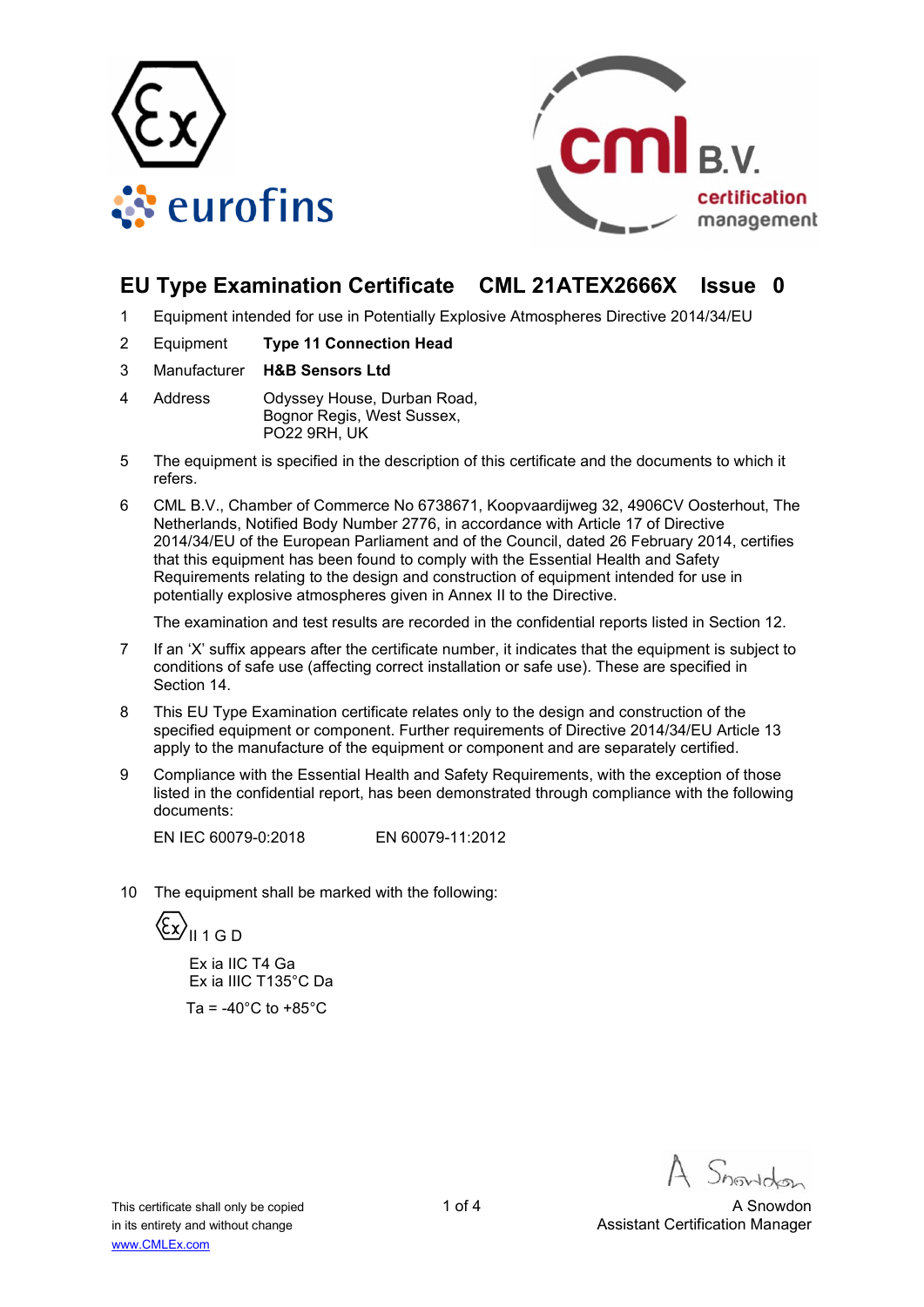



## **11 Description**

The Type 11 Connection Head is a general purpose intrinsically safe protected enclosure intended for use with temperature or level sensors including RTDs, Thermocouples, Thermistors, Temperature Fuses/Switches and Level Float Switches.

The Type 11 is a cylindrical enclosure manufactured from aluminium and includes a threaded cover, the cover has an EPDM gasket and includes a safety chain between the enclosure base and cover. The enclosure incorporates one M20 x 1.5 side entry and one 1/2" BSPP bottom entry. The sensor probe entry occupies the ½ BSP. User cable entries can only occupy the M20 position. The body and cover have an M4 fixing point for a chain and/or earthing point.

The sensor elements are encapsulated within a fabricated protective sheath filled with magnesium or aluminium oxide powder and sealed with resin epoxy, alternatively they are constructed from mineral insulated cable. All sensors are directly connected to the enclosure using a threaded fitting or via a flexible cable and cable gland arrangement.

The Type 11 enclosure can be fitted with either a terminal block or temperature transmitter. When the enclosure is being used within intrinsically safe environments it can be fitted with separately certified intrinsically safe devices or terminals and marked for 'Ex ia' applications. These applications are to be supplied by a separately certified barrier.

| <b>Maximum Entity Parameters.</b> |                            |                                                                            |                                 |  |  |
|-----------------------------------|----------------------------|----------------------------------------------------------------------------|---------------------------------|--|--|
| Single thermocouple circuit       |                            | 2 or more thermocouple circuit (per circuit), combined<br>total of 3W Max. |                                 |  |  |
| $Ui =$                            | 30Vdc                      | Ui =                                                                       | 30 Vdc                          |  |  |
| $\mathbf{I}$ i =                  | 100 <sub>m</sub> A         | $\mathbf{I}$ i =                                                           | $100 \text{ mA}$                |  |  |
| $Pi =$                            | 900mW                      | $Pi =$                                                                     | 900mW                           |  |  |
| $Ci =$                            | 2 nF/m x length of sensor  | $Ci =$                                                                     | 2 nF/m x length of sensor       |  |  |
| $Li =$                            | 20 µH/m x length of sensor | $Li =$                                                                     | 20 $\mu$ H/m x length of sensor |  |  |
| $U_0 =$                           | 1.2V                       | $U_0 =$                                                                    | 1.2V                            |  |  |
| $I_0 =$                           | 50 mA                      | $IO =$                                                                     | 50 mA                           |  |  |
| $Po =$                            | 25 mW                      | $Po =$                                                                     | 25 mW                           |  |  |

#### **Electrical ratings:**

The capacitance and inductance or inductance/resistance ratio (L/R) of the hazardous area cables shall not exceed the values calculated from the C, L and L/R values permitted by the barrier, minus any Ci and Li of the sensor wiring.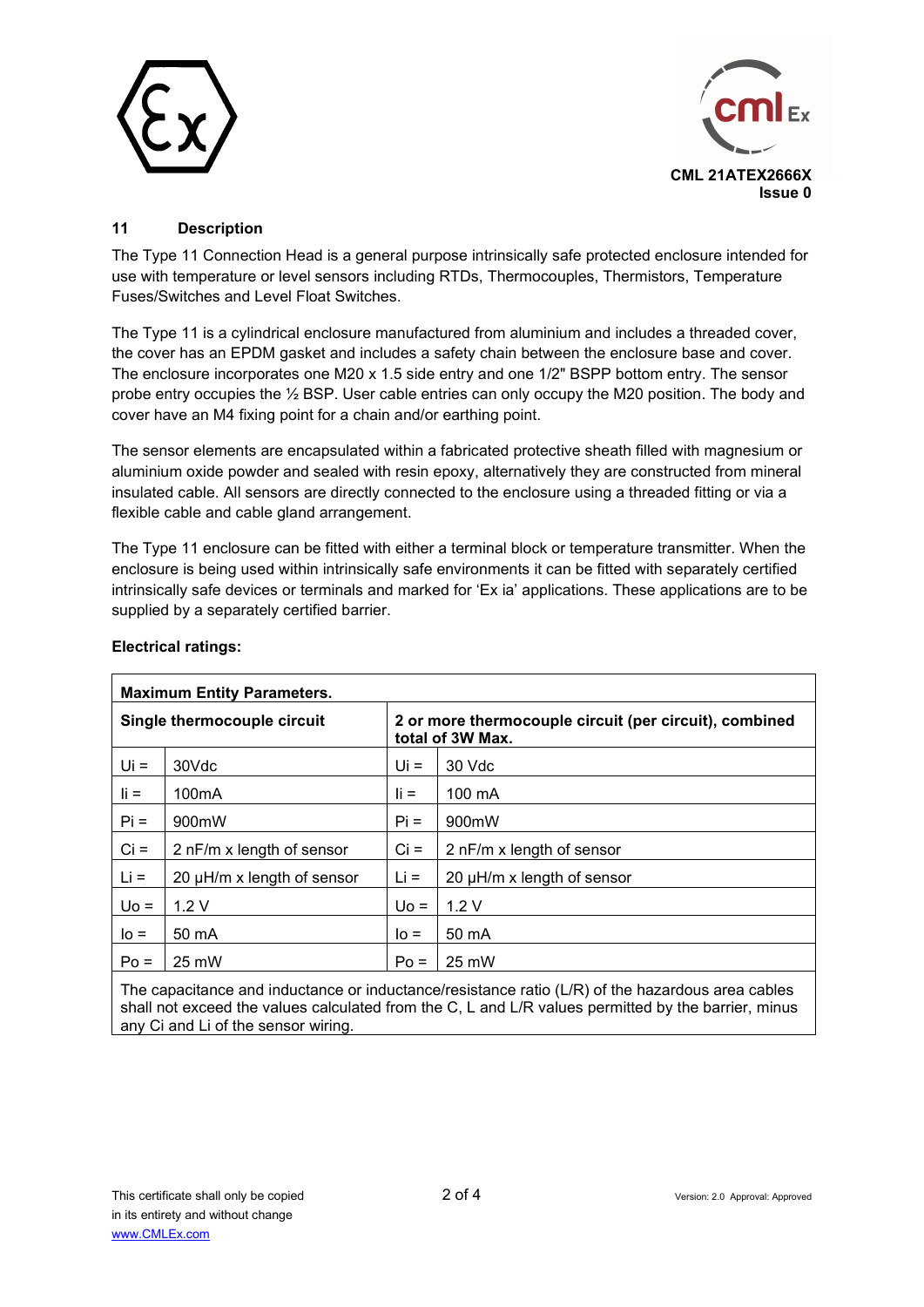



| <b>Maximum Entity Parameters</b>                            |                                 |                                                                     |                                          |  |  |
|-------------------------------------------------------------|---------------------------------|---------------------------------------------------------------------|------------------------------------------|--|--|
| Terminals/RTD's (per circuit), combined<br>total of 3W Max. |                                 | Transmitter / Indicator (Max inputs as per<br>certificate), 3W Max. |                                          |  |  |
| $Ui =$                                                      | 30V                             | $Ui =$                                                              | As per transmitter/indicator certificate |  |  |
| $\mathbf{I}$ i =                                            | 100 <sub>m</sub> A              | $\mathbf{I}$ i =                                                    | As per transmitter/indicator certificate |  |  |
| $Pi =$                                                      | 900mW                           | $Pi =$                                                              | As per transmitter/indicator certificate |  |  |
| $Ci =$                                                      | 2 nF/m x length of sensor       | $Ci =$                                                              | As per transmitter/indicator certificate |  |  |
| $Li =$                                                      | 20 $\mu$ H/m x length of sensor | $Li =$                                                              | As per transmitter/indicator certificate |  |  |

The capacitance and inductance or inductance/resistance ratio (L/R) of the hazardous area cables shall not exceed the values calculated from the C, L and L/R values permitted by the barrier, minus any Ci and Li of the transmitter and/or sensor wiring.

#### **12 Certificate history and evaluation reports**

| <b>Issue</b> | Date        | <b>Associated report</b> | <b>Notes</b>               |
|--------------|-------------|--------------------------|----------------------------|
|              | 22 Sep 2021 | R14072A/00               | Issue of prime certificate |

Note: Drawings that describe the equipment or component are listed in the Annex.

#### **13 Conditions of Manufacture**

The following conditions are required of the manufacturing process for compliance with the certification.

i. Where the product incorporates certified parts or safety critical components, the manufacturer shall ensure that any changes to those parts or components do not affect the compliance of the certified product that is the subject of this certificate.

A copy of the separately certified transmitter/indicator certificate and instructions shall be provided with/made available for the equipment (if fitted).

ii. Each sensor circuit shall undergo an electric strength test at 500Vac test to earth for 1 minute in accordance with EN 60079-11, clause 6.3.13.

If the equipment is fitted with a transmitter which does not meet this requirement, the manufacturer shall ensure that the requirements for safe installation are included within the instructions supplied with/available with the equipment.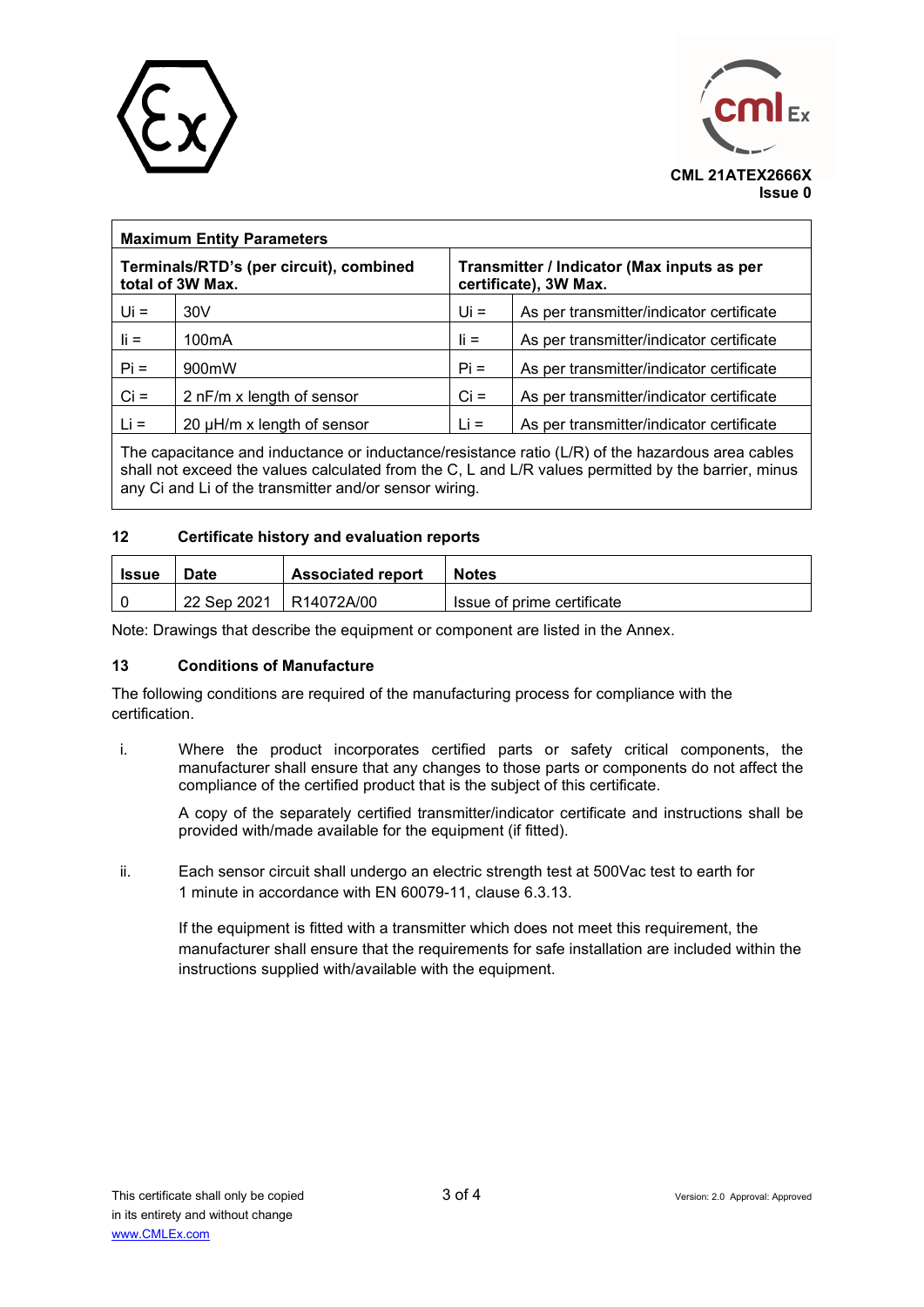



## **14 Specific Conditions of Use (Special Conditions)**

The following conditions relate to safe installation and/or use of the equipment.

- i. Where the product incorporates more than one intrinsically safe circuit, the manufacturer / installer (as applicable) shall ensure that the appropriate creepage and clearances are maintained between the circuits via solid insulation (probe wiring and powder filling, as well as terminal insulation) and via distances from terminals to other conductive parts (enclosure), etc, in accordance with Table 5, EN/IEC 60079-11.
- ii. Although the probe sensor may be installed in a location outside the marked ambient temperature range, the installer/user shall ensure the enclosure is located in an area within the marked ambient temperature range.
- iii. Cable entries and branching temperatures may reach 15°C above the ambient temperature, cable and entry devices shall be suitable for these temperatures. Cable glands shall be suitable for the application and have a minimum IP rating of IP54.
- iv. For dust applications, under certain extreme circumstances, the non-metallic paint incorporated on the enclosure of this equipment may generate an ignition-capable level of electrostatic charge. Therefore, the equipment shall not be installed in a location where the external conditions are conducive to the build-up of electrostatic charge on such surfaces. This is particularly important if the equipment is installed in a Zone 20 location. In addition, the equipment shall only be cleaned with a damp cloth.
- v. The H&B Sensors Ltd product certificates / instructions for all constituent parts of the product shall be obtained and any requirements/conditions shall be adhered to. These documents are available for download at the manufacturer's website [\(www.hbsensors.com](http://www.hbsensors.com/)) or can be obtained by contacting the manufacturer.
- vi. When equipment is installed in Zone 0, the equipment shall be installed such that the risk of impact or abrasion of the aluminium enclosure is avoided. The user shall check for damage to the exterior paint finish and replace should signs of damage be observed.
- vii. The capacitance and inductance or inductance/resistance ratio (L/R) of the hazardous area cables shall not exceed the values calculated from the C, L and L/R values permitted by the barrier, minus any Ci and Li of the transmitter and/or sensor wiring. Longer probe arrangements may incorporate a combination of the sensors and cable, when this is the case, the sensor Ci and Li shall be calculated as follows:
	- $Ci = 2nF/m x$  length of sensor  $+ 200pF/m x$  length of wire
	- Li = 20  $\mu$ H/m x length of sensor + 1 $\mu$ H/m x length of wire